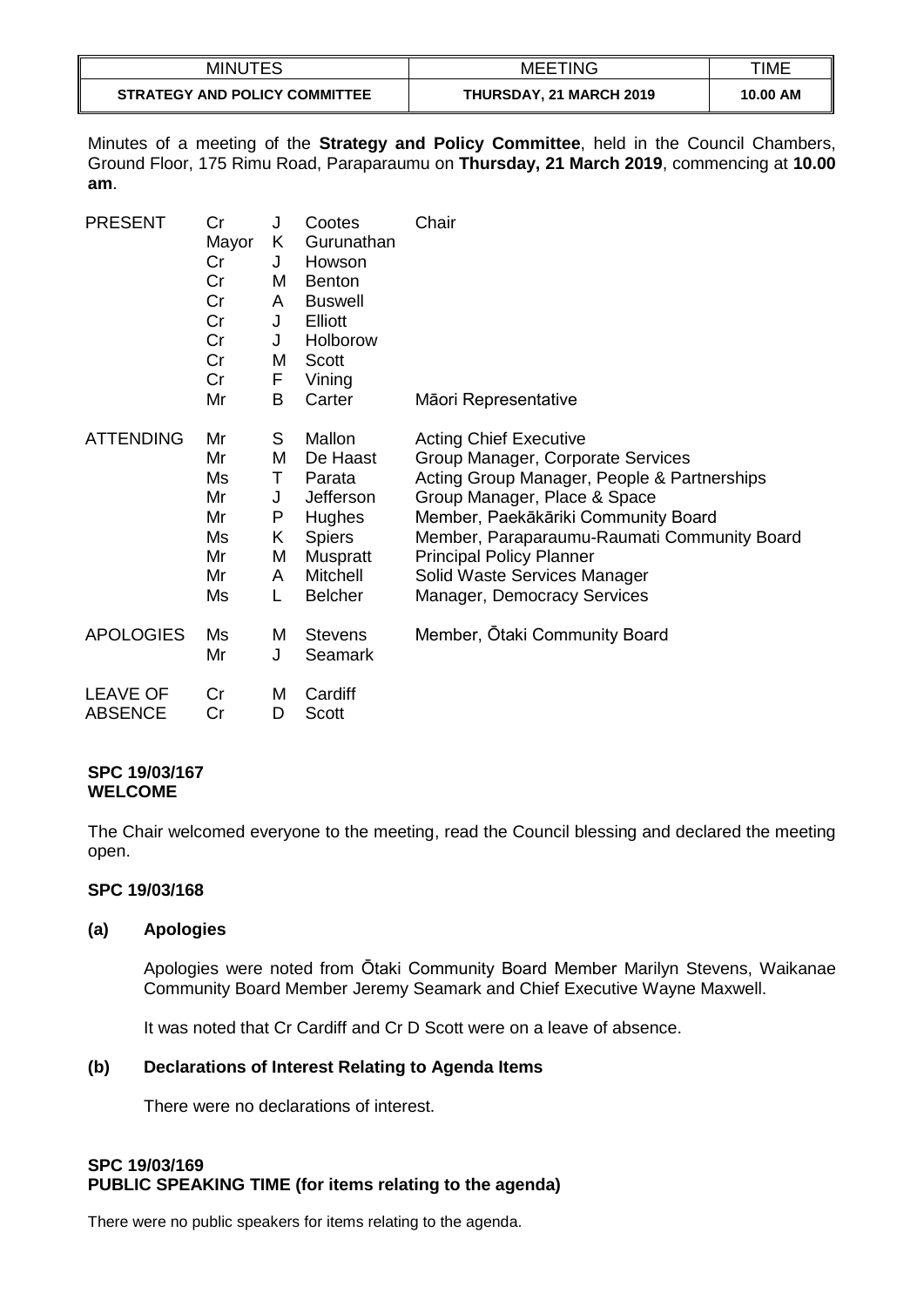| <b>MINUTES</b>                | <b>MEETING</b>                 | TIME     |
|-------------------------------|--------------------------------|----------|
| STRATEGY AND POLICY COMMITTEE | <b>THURSDAY, 21 MARCH 2019</b> | 10.00 AM |

### **SPC 19/03/170 MEMBERS' BUSINESS**

#### **(a) Public Speaking Time Responses:**

There were none.

#### **(b) Leave of Absence:**

There were none.

# **(c) Matters of an Urgent Nature:**

Following a minutes silence the Mayor read a message of sympathy and support:

'In the wake of the horrific attack on the Muslim community in Christchurch, the Kāpiti Coast District Council on behalf of all our communities expresses our deepest sympathies to the families of the victims who so tragically lost their lives and to the people of Christchurch. We also express a message of support to Christchurch Mayor Lianne Dalziel and her fellow councillors during these challenging times. We take this opportunity to condemn racism, religious intolerance, discrimination and violence.

Kia Kaha Christchurch and Aoteroa We stand tall and strong with you.'

The Chair thanked the Council staff who had been involved over the past few days in support in the community and in communications in relation to this event.

# **SPC 19/03/171 PRESENTATION: MARY POTTER HOSPICE – BRENT ALDERTON**

Brent Alderton and Donna Gray spoke to a presentation and answered members' questions. Discussion included:

- Arohonui Hospice provides hospice and palliative care services in Ōtaki beyond the Mary Potter Hospice boundary line.
- Increasing numbers of people wish to die in the place that they call home.
- Mary Potter Hospice had looked into the significant costs that would be involved in providing a 24 hour care facility in addition to the services already provided.
- The challenges involved and the costs of up to \$30,000 to deal with the rubbish that people leave at the door of Mary Potter Hospice shops.

Mayor Gurunathan asked if staff could work with Mary Potter Hospice to help them negotiate reduced charges for using refuse tips in Kāpiti.

Mary Potter Hospice staff were thanked for their work.

**SPC 19/03/172 PRESENTATION: AGE CONCERN**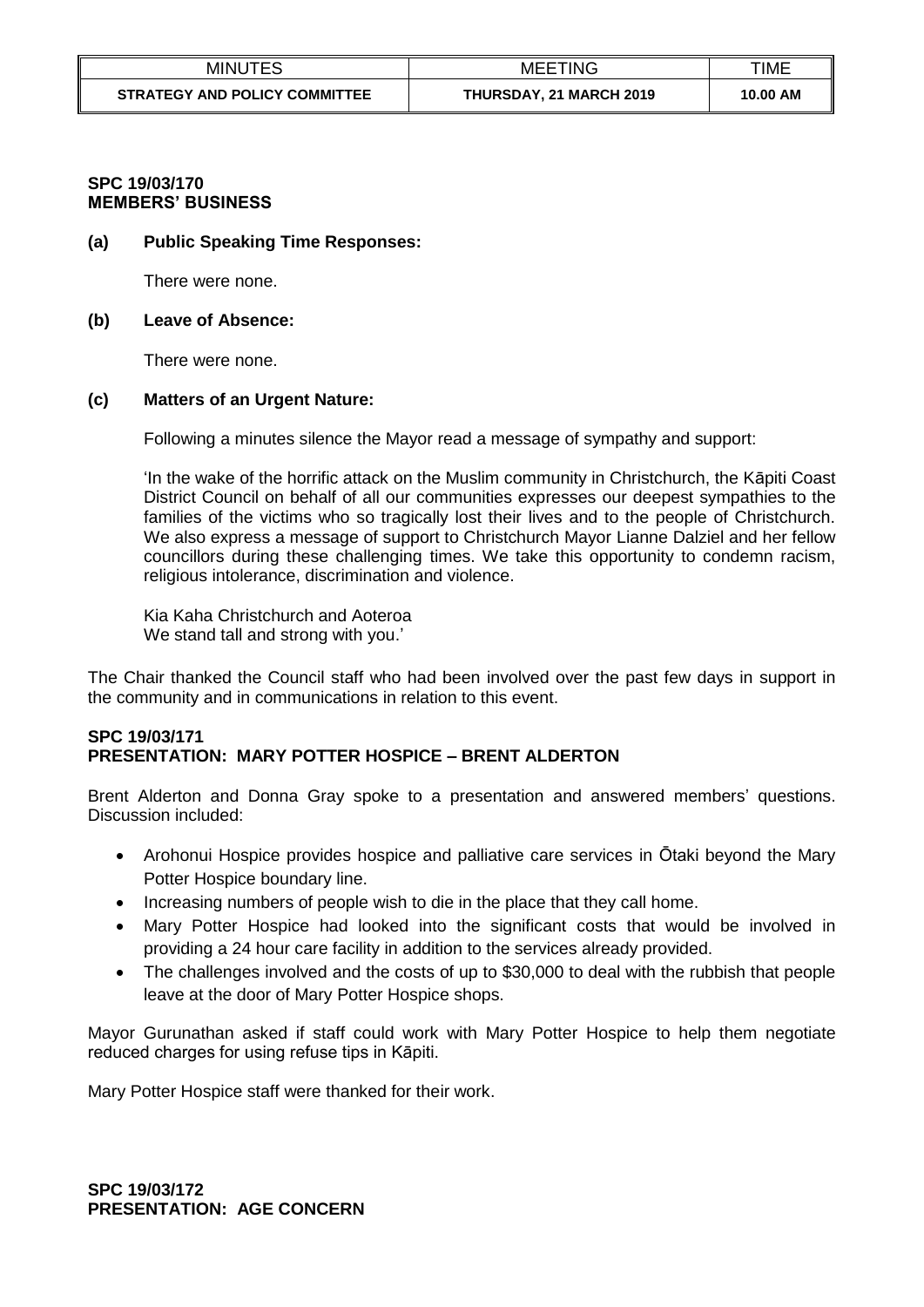| <b>MINUTES</b>                       | <b>MEETING</b>                 | TIME     |
|--------------------------------------|--------------------------------|----------|
| <b>STRATEGY AND POLICY COMMITTEE</b> | <b>THURSDAY, 21 MARCH 2019</b> | 10.00 AM |

Dermot Wheelan and Tristine Tilly spoke to a PowerPoint presentation on the 'Age Connect Kapiti' project which aims to increase social connections for older people in Kāpiti. Mr Wheelan thanked staff for their work in support of the project. Mr Wheelan and Tristine answered member questions.

Discussion included:

- Loneliness and social isolation is a public health issue.
- There is a common assumption that social isolation is not a significant factor for Maori. Work undertaken within the community indicates this is untrue and there are in fact a lot of Maori who live alone who are isolated and disconnected from their families.
- Peoples lack of planning and preparation for their lives in retirement.
- The challenges faced linking vulnerable adults living in the community on sickness benefit to appropriate support services.

## **SPC 19/03/173 PRESENTATION: ZEAL**

Tania Parata introduced David Orchard, Manager of Zeal Kāpiti. Mr Orchard introduced the team and spoke to a PowerPoint presentation on the Youth Development Centre and its effect on the community in Kāpiti. Mr Orchard answered members' questions.

The Zeal team were thanked for the work that they do.

*Mayor Gurunathan left the meeting at 11.10am and returned at 11.35am*

### **SPC 19/03/174 YOUTH DEVELOPMENT REPORT – YEAR THREE (PP-19-751)**

The report was taken as read.

# **MOVED (Holborow/Elliot)**

**That the Strategy and Policy Committee notes the outcomes and results achieved for Year Three of the Youth Development Centre Contract with Zeal Education Trust.**

**That the Strategy and Policy Committee notes the outcomes and key deliverables for Year Four -Six of the Youth Development Centre Contract with Zeal Education Trust.** 

# **CARRIED**

*Cr M Scott left the meeting at 11.00pm and returned at 11.32pm.*

#### **SPC 19/03/175 PUBLIC NOTIFICATION OF VARIATION 2 TO THE PROPOSED KAPITI COAST DISTRICT PLAN (RS-19-755)**

Matt Muspratt spoke to the report and answered members' questions.

# **MOVED (M Scott/Buswell)**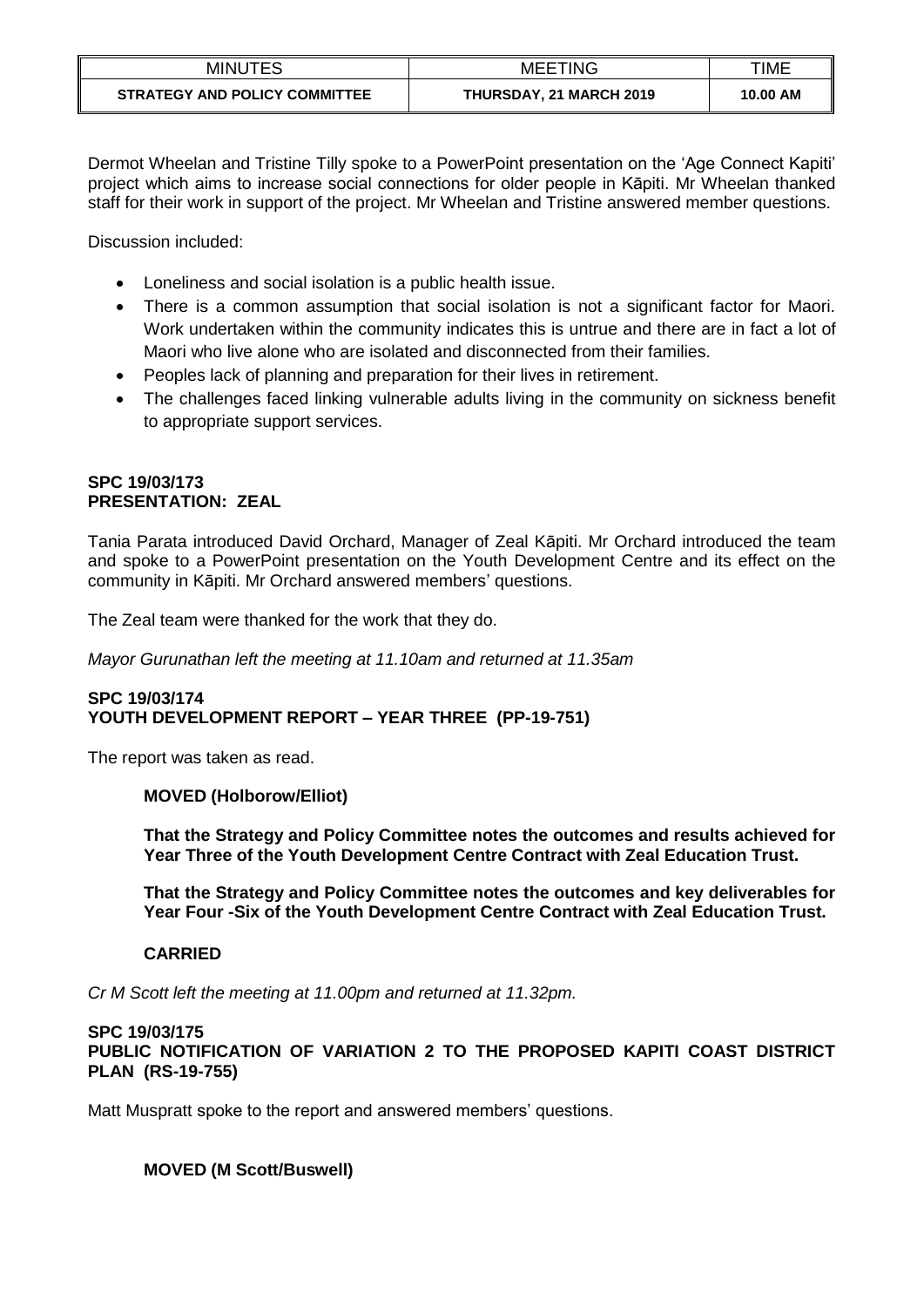| <b>MINUTES</b>                       | <b>MEETING</b>          | TIME     |
|--------------------------------------|-------------------------|----------|
| <b>STRATEGY AND POLICY COMMITTEE</b> | THURSDAY, 21 MARCH 2019 | 10.00 AM |

**That the Strategy and Policy Committee approves Option 1 to publicly notify Variation 2 to the Kapiti Coast Proposed District Plan 2012 (as contained in Appendix 1 to this report) pursuant to Schedule 1 of the Resource Management Act 1991.** 

#### **CARRIED**

Staff were thanked for their work in communicating with beach residents.

# **SPC 19/03/176 WASTE MINIMISATION TASKFORCE (IS-19-753)**

The report was taken as read. Adrian Mitchell and Katarina Kennedy answered members' questions.

It was confirmed that if there was a need to modify the Terms of Reference then they could be brought back to the committee.

Members discussed amendments to the draft Terms of Reference:

- to strengthen the emphasis on iwi representation. This included an amendment to Appendix A with a separate bullet point that iwi representation would be part of the membership and the reference in the list of potential members would be removed. There are specific iwi concerns in both the northern part and the southern part of the district.
- to include a youth representative
- to include Cr Elliott as an elected member representative

*Cr Elliott left the meeting at 12.08pm and returned at 12.10pm.*

#### **MOVED (Vining/Carter)**

**That the Strategy and Policy Committee approves the establishment of the Waste Minimisation Taskforce.**

**That the Strategy and Policy Committee approves the Terms of Reference, as amended, for the Waste Minimisation Taskforce.**

**That the Strategy and Policy Committee appoints Ms Jamie Bull to chair the Waste Minimisation Taskforce.**

**That the Strategy and Policy Committee approves the appointment of the Mayor and Cr Elliott as the elected member representatives on the Taskforce, with the Deputy Mayor as the alternative to the Mayor.**

#### **CARRIED**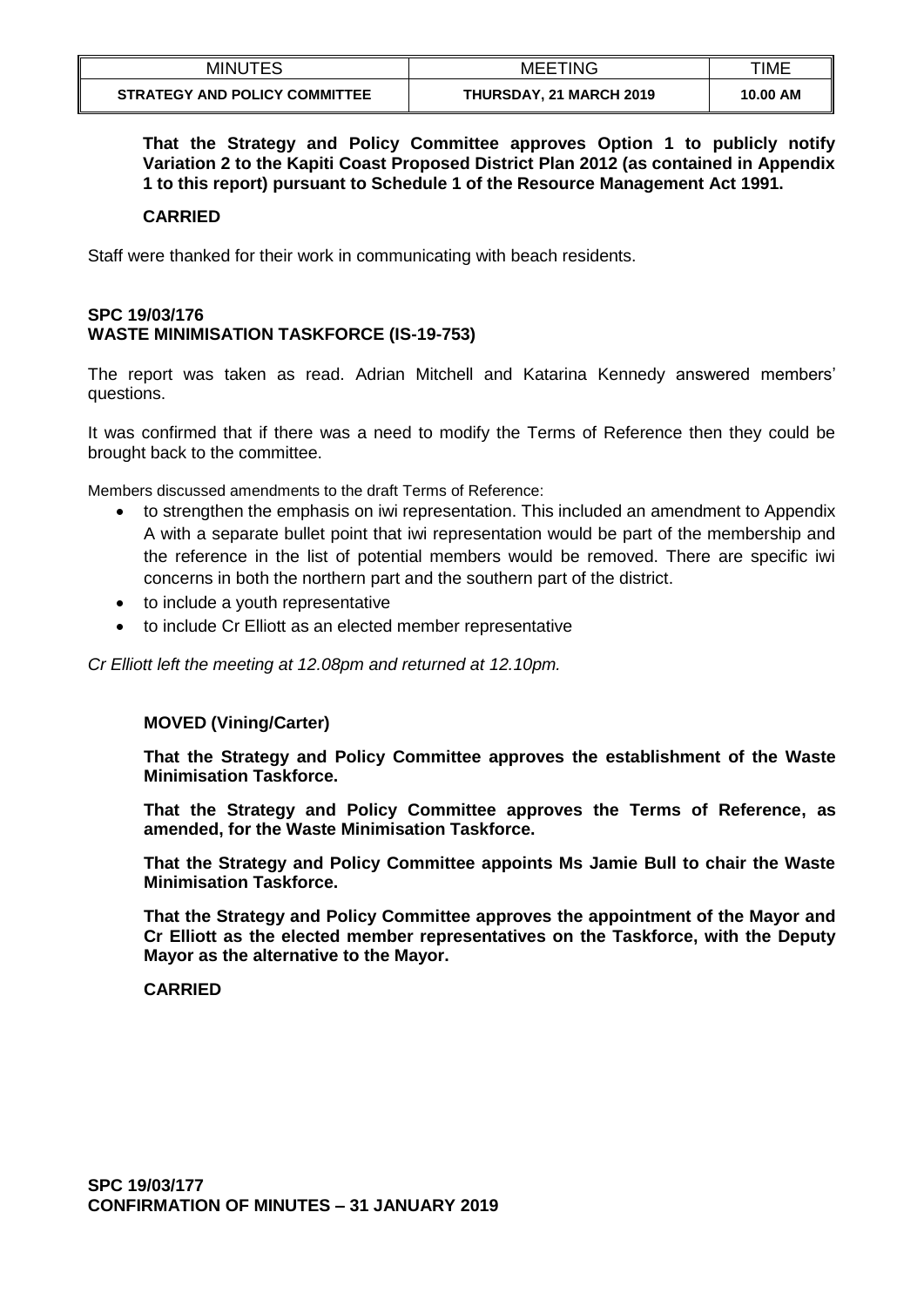| <b>MINUTES</b>                       | <b>MEETING</b>                 | TIME     |
|--------------------------------------|--------------------------------|----------|
| <b>STRATEGY AND POLICY COMMITTEE</b> | <b>THURSDAY, 21 MARCH 2019</b> | 10.00 AM |

## **MOVED (Holborow/Gurunathan)**

**That the minutes of the Strategy and Policy Committee meeting held on 31 January 2019 be adopted as a true and correct record of that meeting.**

#### **CARRIED**

# **SPC 19/03/178 PUBLIC SPEAKING TIME (covering other items if required)**

There were no public speakers on non-agenda items.

### **SPC 19/03/179 PUBLIC EXCLUDED RESOLUTION**

**MOVED (Cootes/Howson)**

**That the Strategy and Policy Committee move into a Public Excluded meeting, allowing Community Board members to remain:**

# **PUBLIC EXCLUDED RESOLUTION**

**That, pursuant to Section 48 of the Local Government Official Information and Meetings Act 1987, the public (with the exception of Community Board representatives) now be excluded from the meeting for the reasons given below, while the following matters are considered:**

**Confirmation of Public Excluded Minutes – 31 January 2019**

**The general subject of each matter to be considered, while the public are excluded, the reason for passing this resolution in relation to each matter, and the specific grounds under Section 48(1) of the Local Government Official Information and Meetings Act 1987, for the passing of this resolution are as follows:**

| General subject of each<br>matter to be considered                                        | <b>Reason for passing this</b><br>resolution in relation to each<br>matter                                                                                                                                   | <b>Grounds under Section</b><br>48(1) for the passing of<br>this resolution                                                                                                                                                                            |
|-------------------------------------------------------------------------------------------|--------------------------------------------------------------------------------------------------------------------------------------------------------------------------------------------------------------|--------------------------------------------------------------------------------------------------------------------------------------------------------------------------------------------------------------------------------------------------------|
| <b>Confirmation of</b><br><b>Public Excluded</b><br>Minutes $-$<br><b>31 January 2019</b> | Section $7(2)(i)$ – to enable the<br>local authority holding the<br>information to carry on, without<br>prejudice or disadvantage,<br>negotiations (including<br>commercial and industrial<br>negotiations). | Section 48(1)(a): That<br>the public conduct of the<br>whole or the relevant<br>part of the proceedings<br>of the meeting would be<br>likely to result in the<br>disclosure of<br>information for which<br>good reason for<br>withholding would exist. |

# **CARRIED**

*The Strategy and Policy Committee moved into a public excluded session at 12.18 pm.*